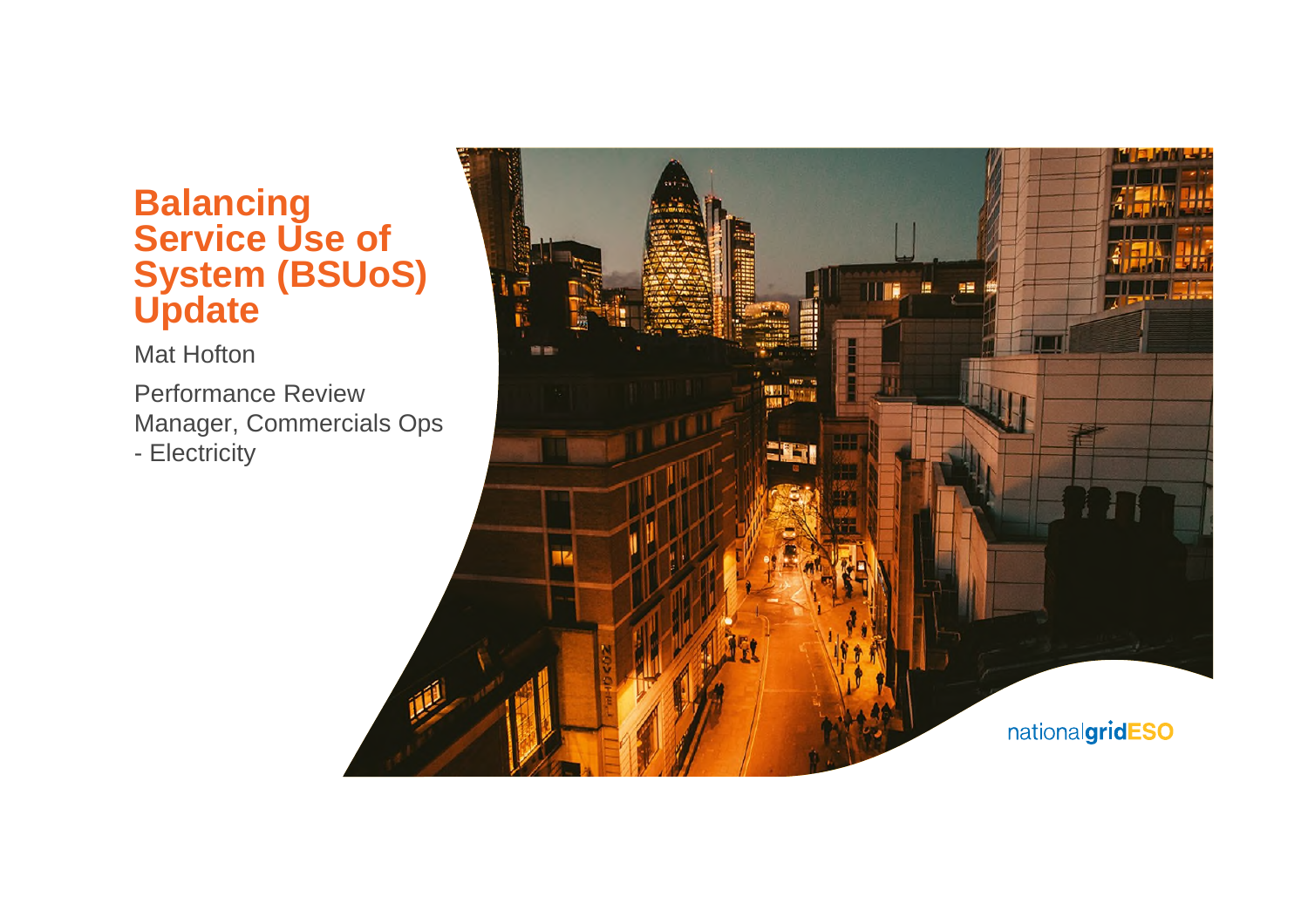











May Jun Jul Aug Sep Oct



nationalgridESO

#### **October 2018 : £4.25/MWh Total Cost: £150.4m, Volume: 36.5TWh**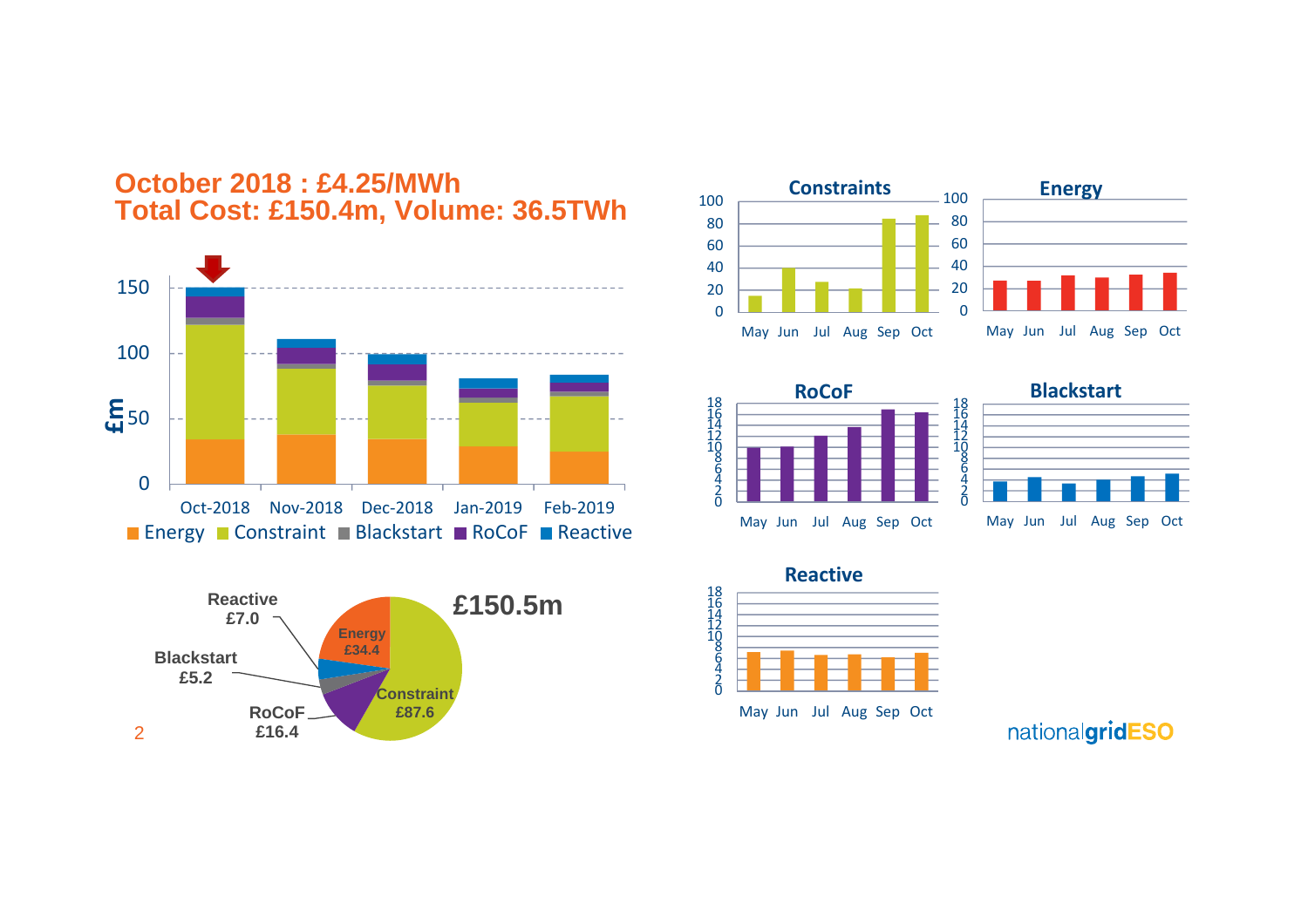











Jun Jul Aug Sep Oct Nov



nationalgridESO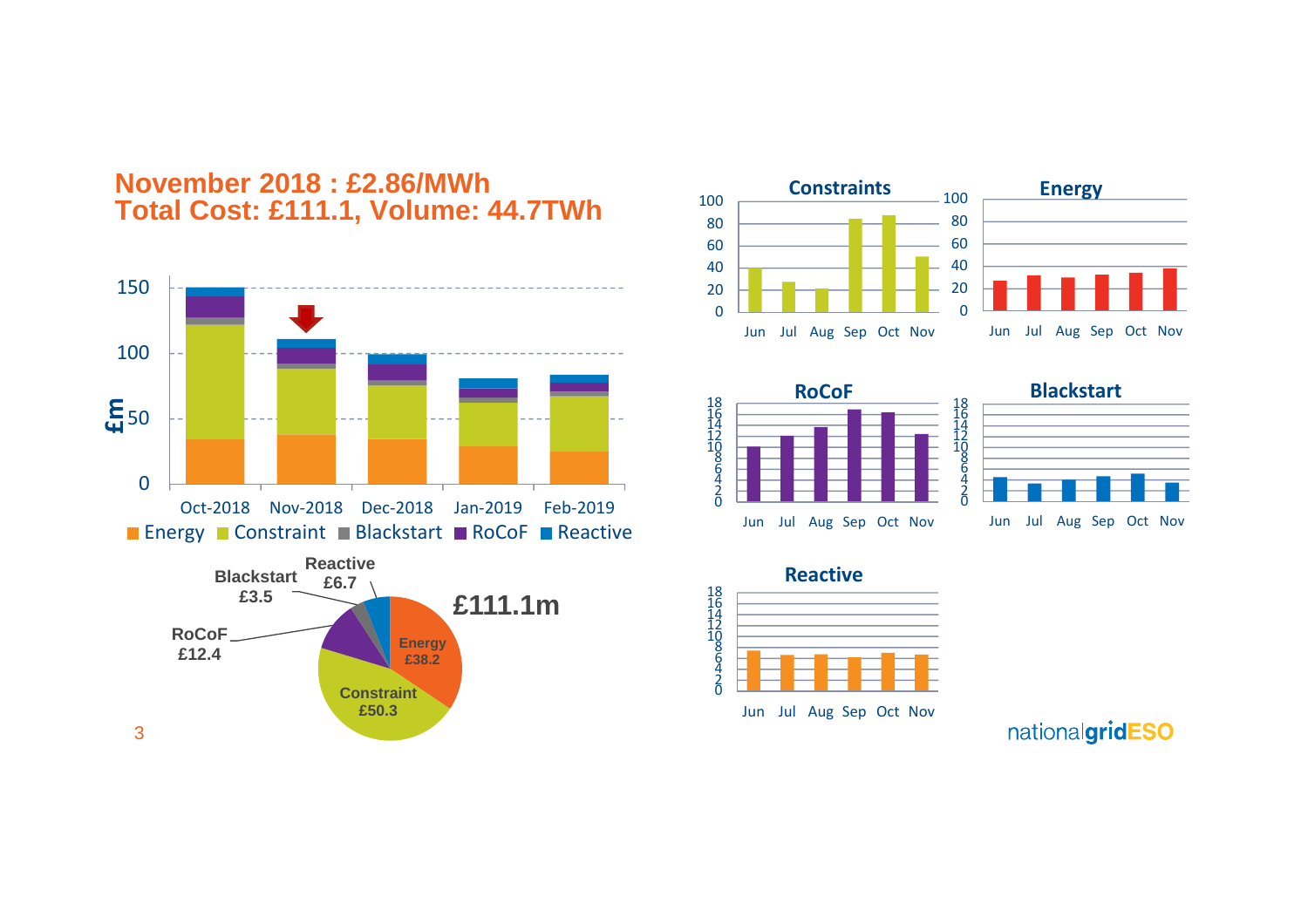

#### **December 2018 : £2.55/MWh Total Cost: £99.4m, Volume: 45.7TWh**









Jul Aug Sep Oct Nov Dec



nationalgridESO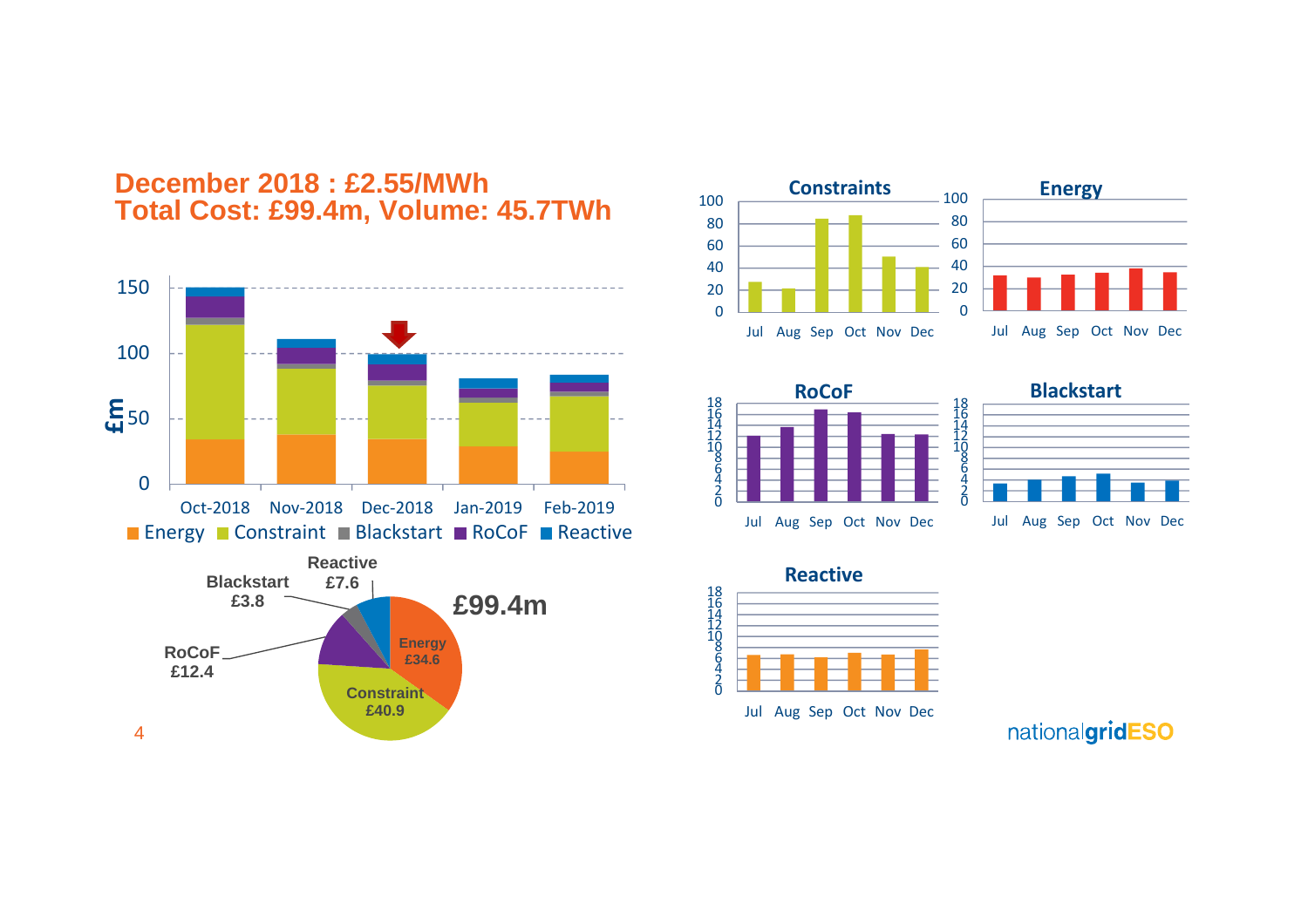











Aug Sep Oct Nov Dec Jan



nationalgridESO

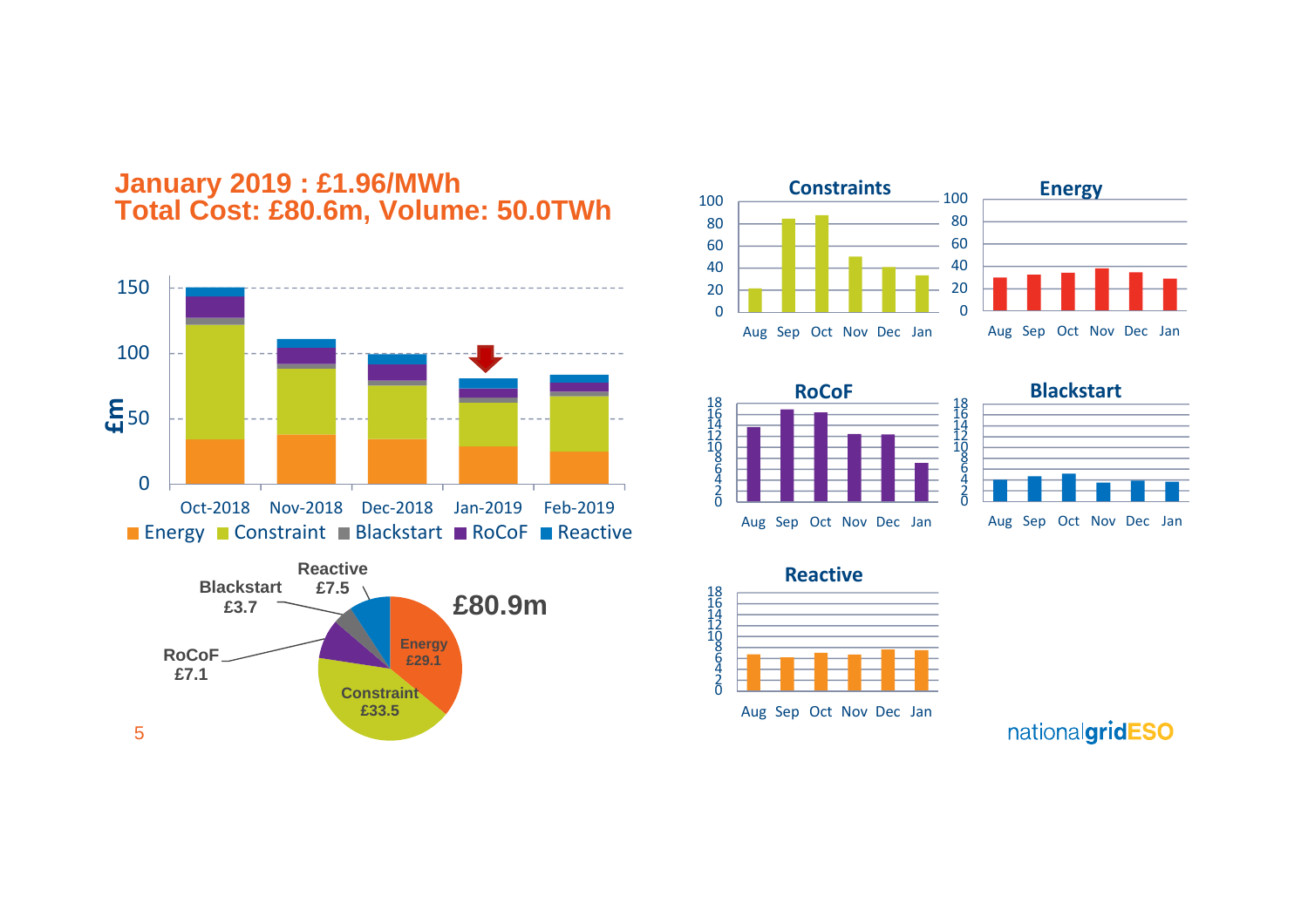

**£42.4**





1842086420 Sep Oct Nov Dec Jan Feb **RoCoF** 1844<br>142<br>108<br>6<br>6<br>108<br>6<br>1



Sep Oct Nov Dec Jan Feb

 $\bar{0}$ 2 4



nationalgridESO

#### **February 2019 : £2.45/MWh Total Cost: £83.7m, Volume: 40.6TWh**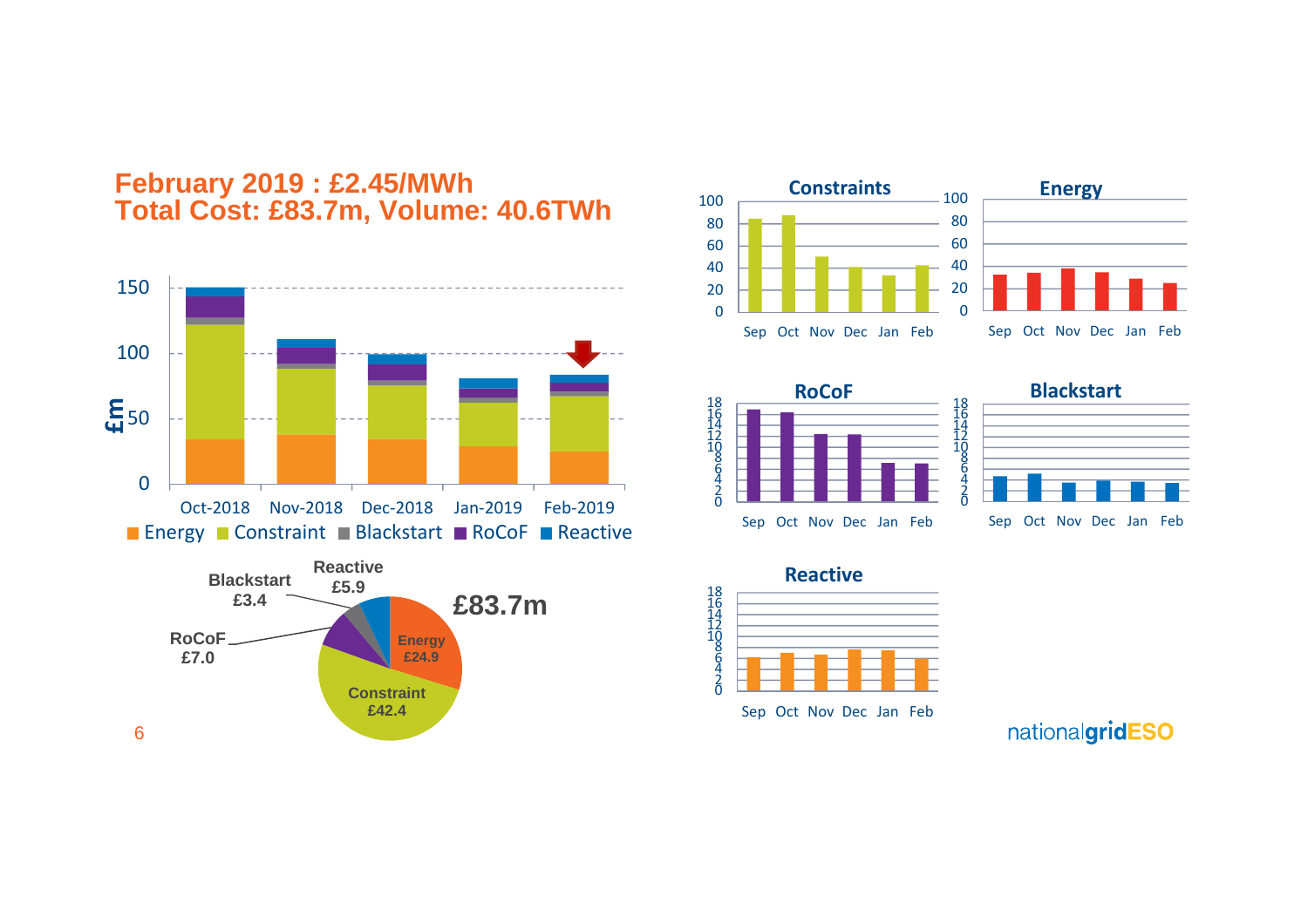## **BSUoS 18/19 Forecast**

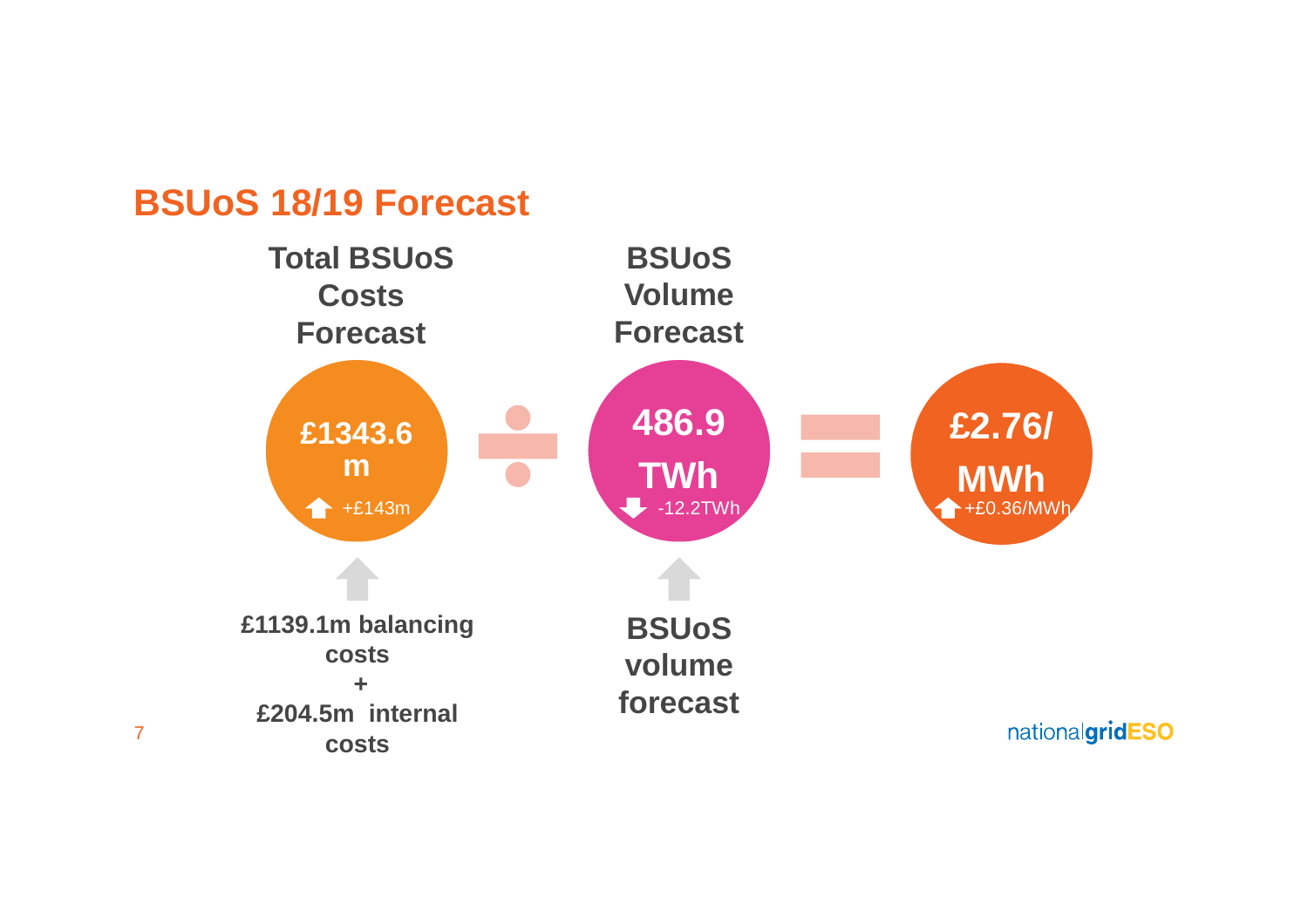## **Forecast Accuracy – BSUoS Report**

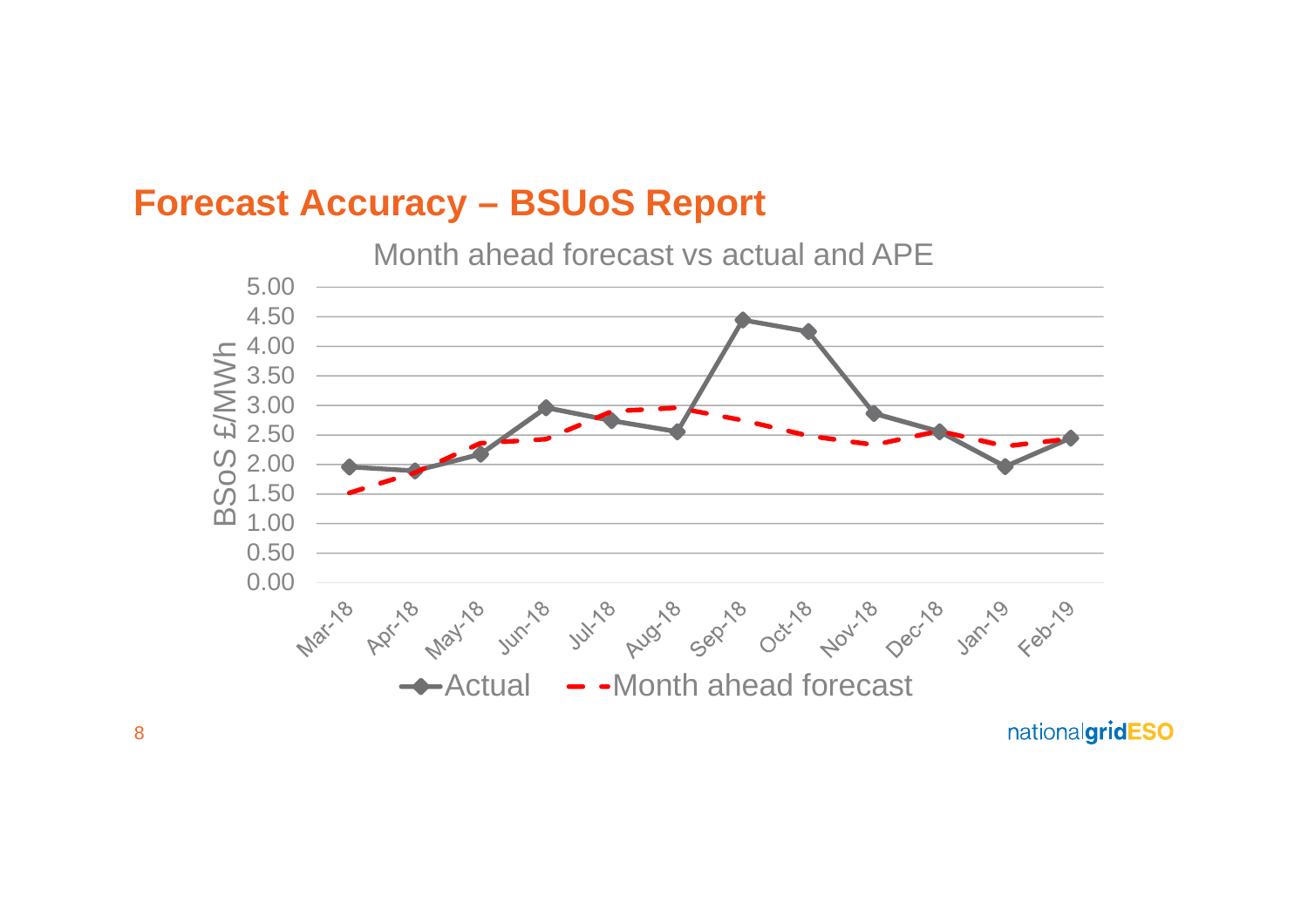## **Constraints and RoCoF Costs**

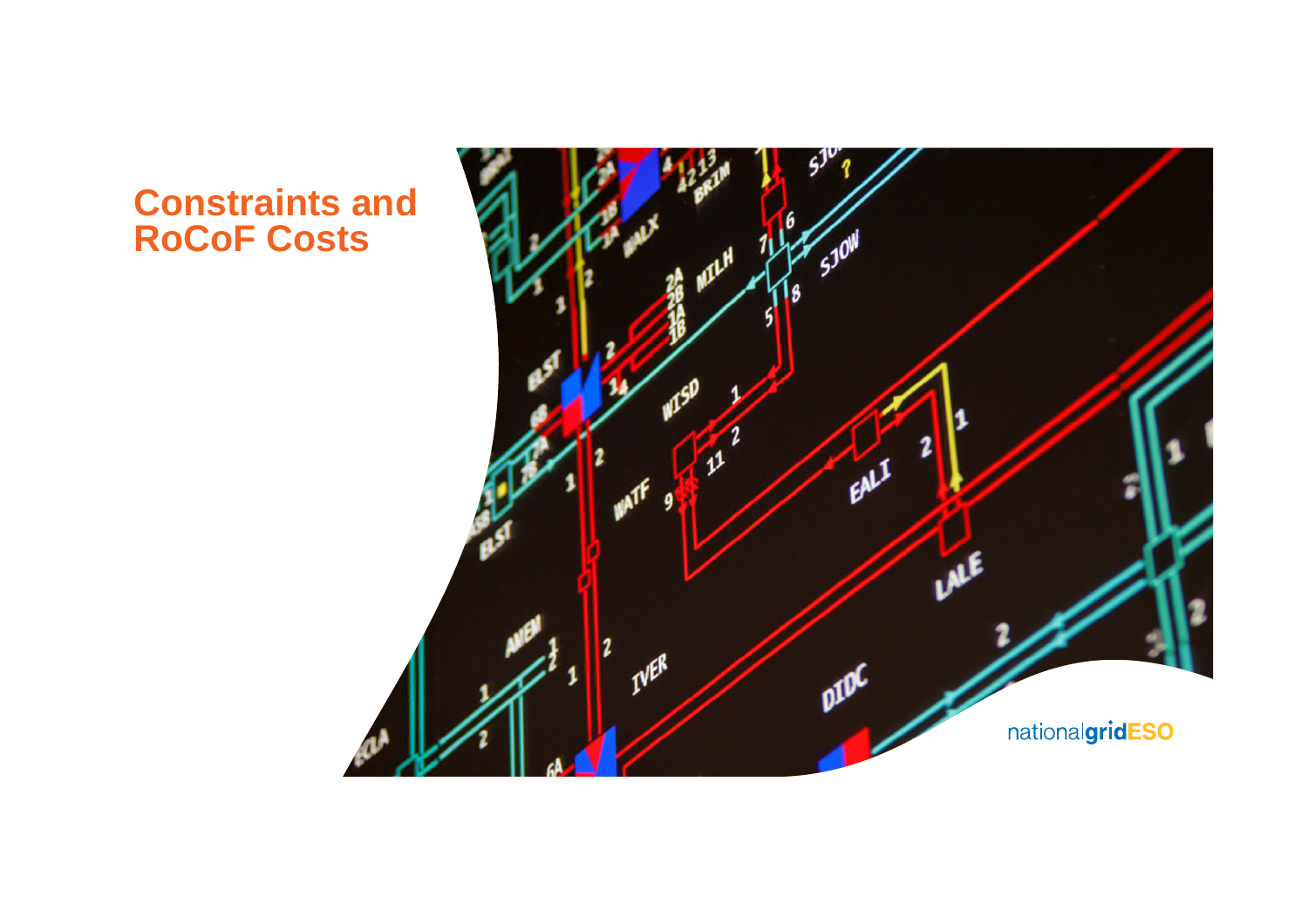

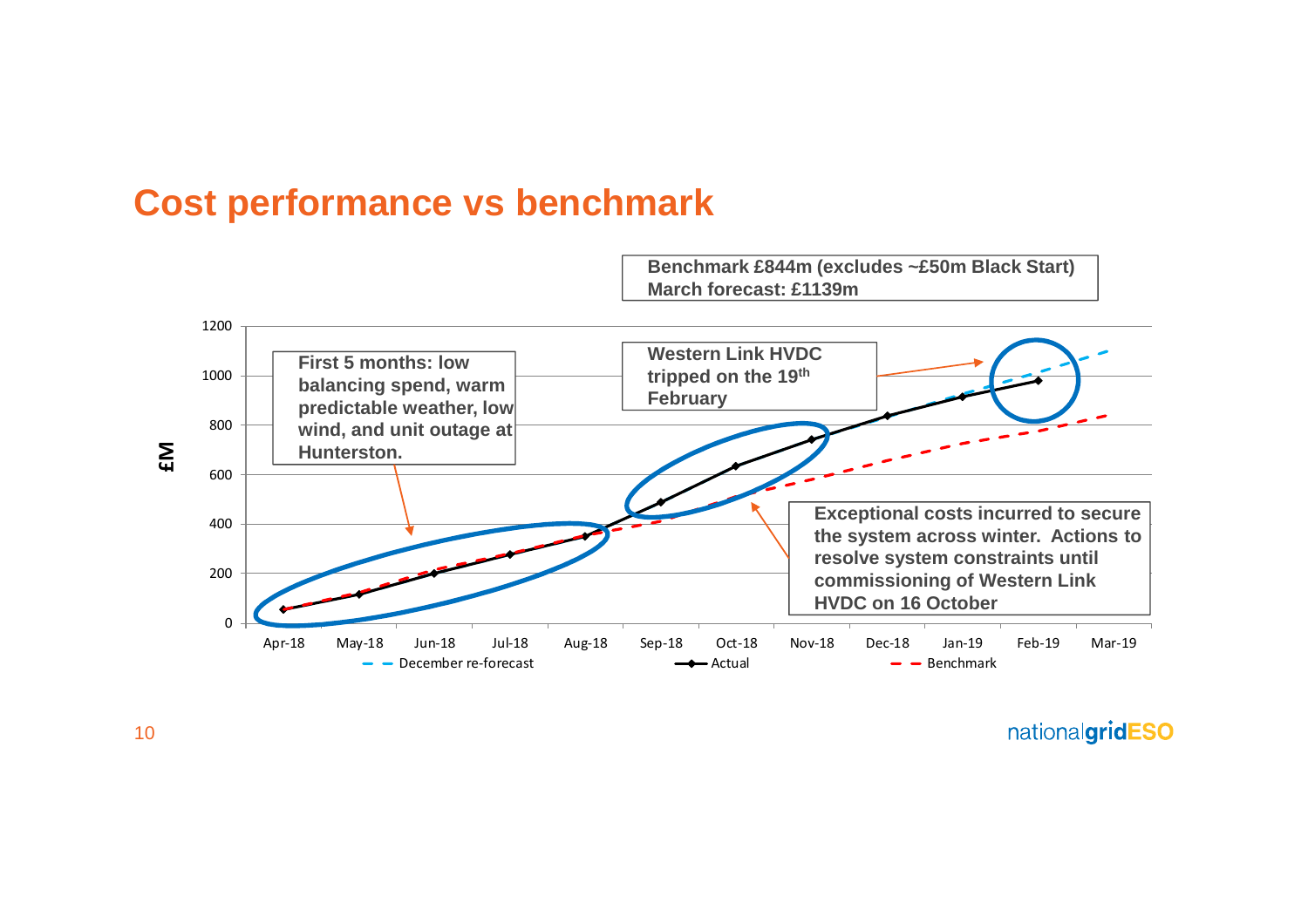## **2018/19 (April to January) compared with last year**



- **Comparing 2018/19 with 2017/18**
- **£37m less on energy balancing, reserve and response**
- **£63m more on constraints**
- **£58m more on RoCoF**
- **£2.2m more on reactive power**
- **£5.1m more on Blackstart**

nationalgridESO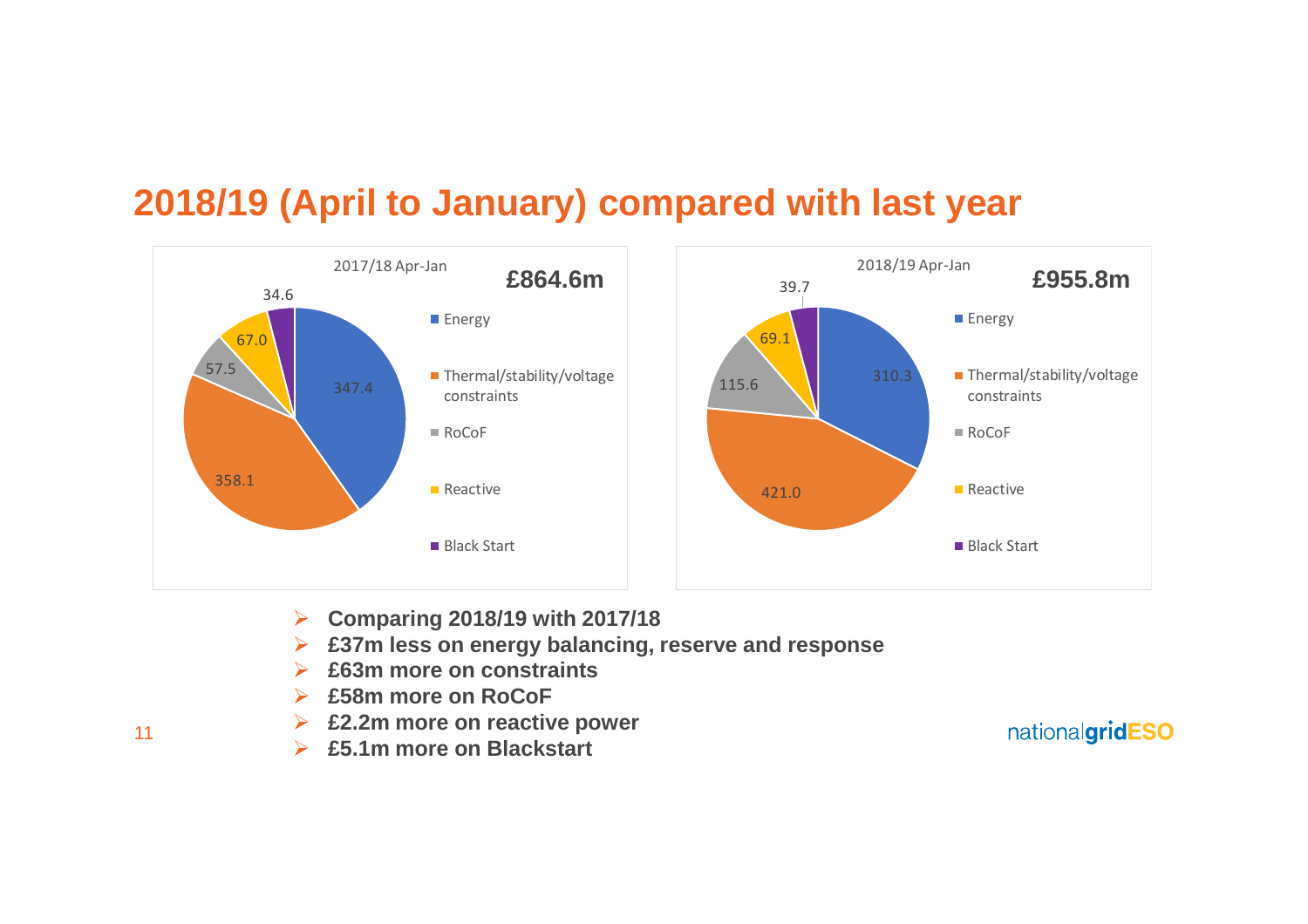### **Historical balancing costs**



nationalgridESO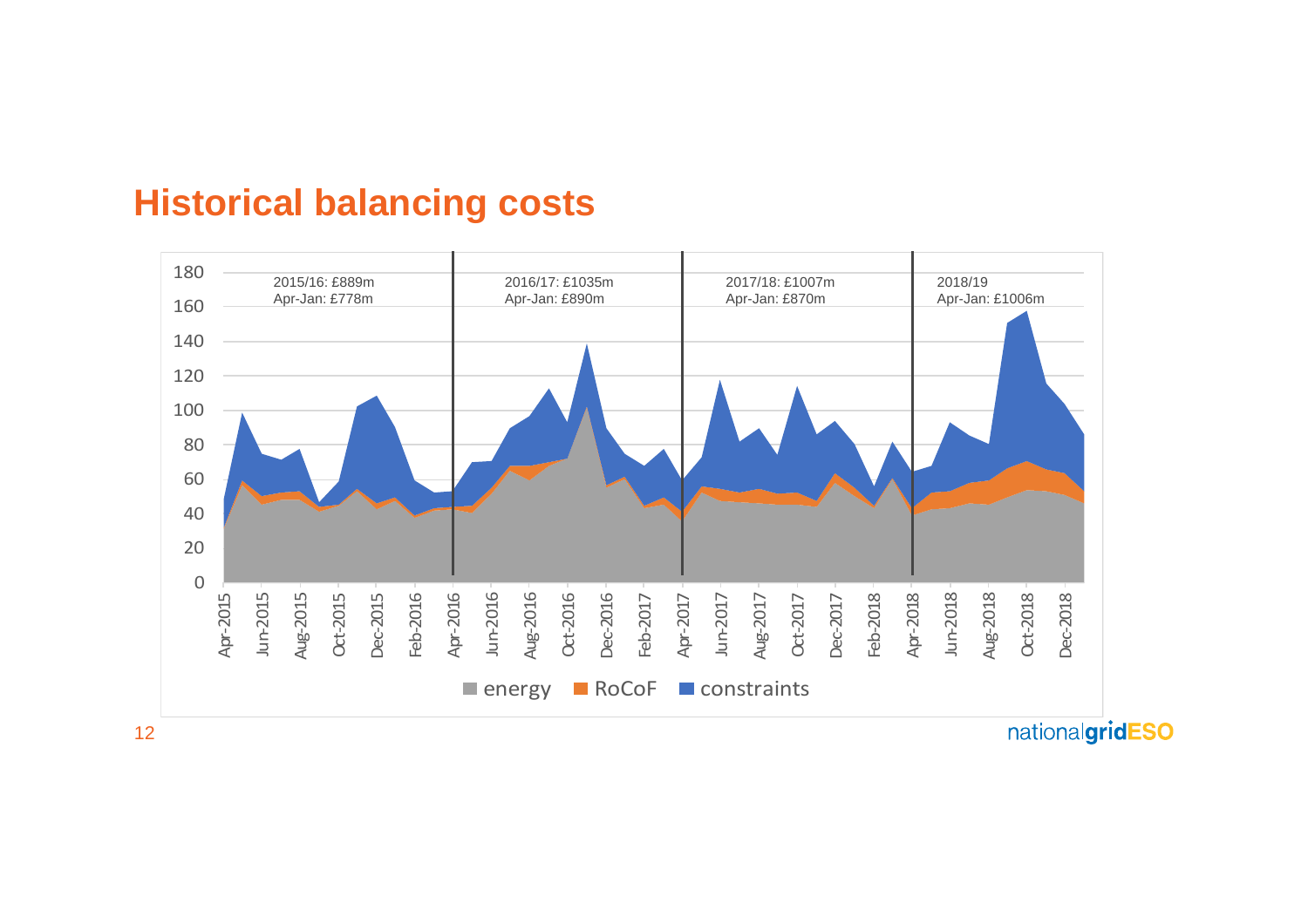

## **Wind volume driving constraint costs**

- **Scottish wind volume April 18 to January 19 was 15.9TWh, compared with 12.7TWh for same period last year**
- **England and Wales wind volume was 25.6TWh in 2018 compared to 24.4TWh in 2017**
- **High wind volume in September coincided with accelerated actions to protect system security**
- **Commissioning of WLHVDC on 16 October eased constraint costs in second half of October and November when we had extended periods of high wind**

nationalgridESO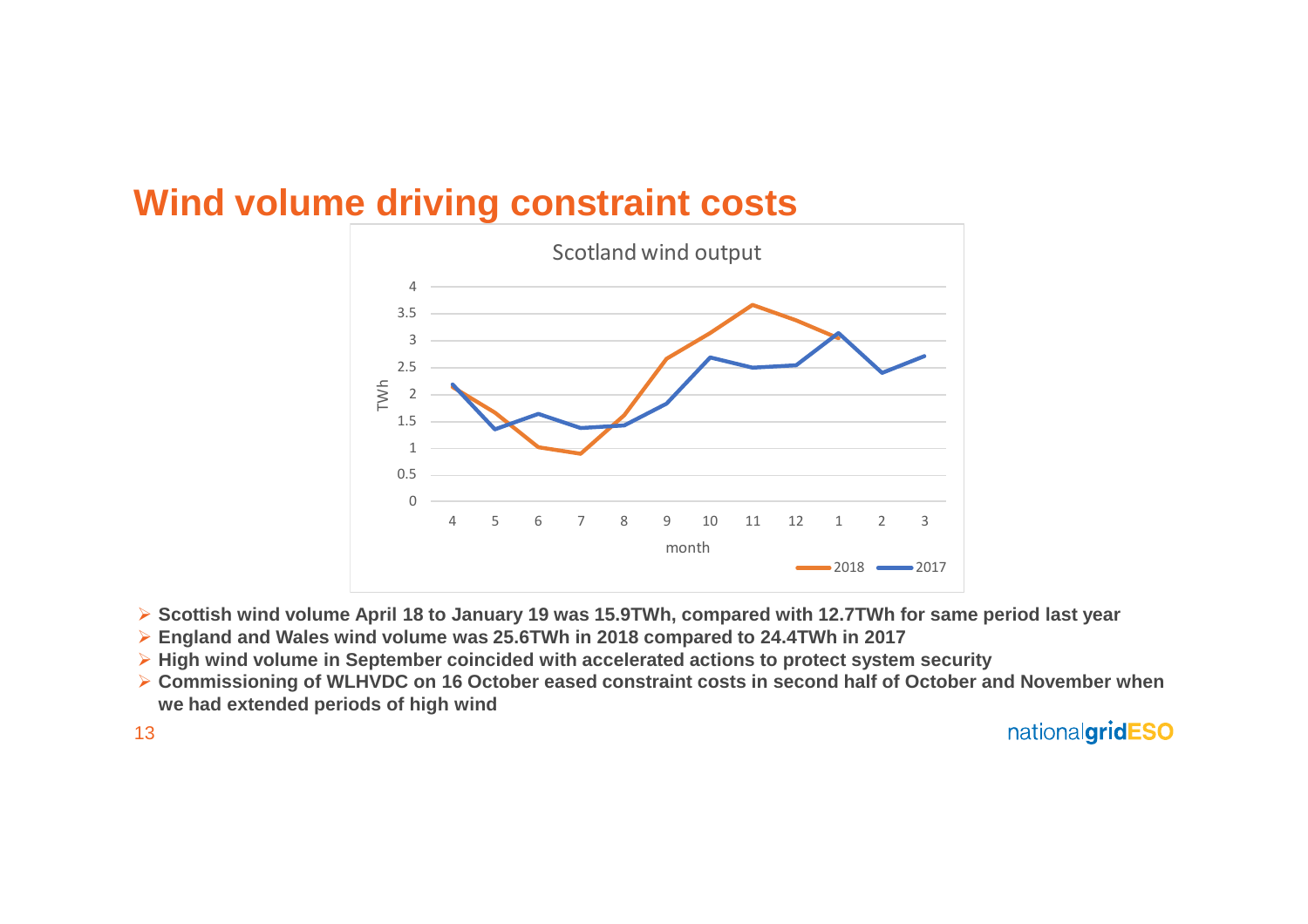## **RoCoF costs**



- **The RoCoF limit is trending down year on year, being driven mainly by higher renewable output, lower inertia contribution from conventional plant and lower transmission demand**
- **Reducing infeed losses to manage RoCoF is cost optimal and actions have continued on Interconnectors and large infeed losses.**
- **We have seen RoCoF limits as low as 670MW during periods of high wind and low synchronous generation**

14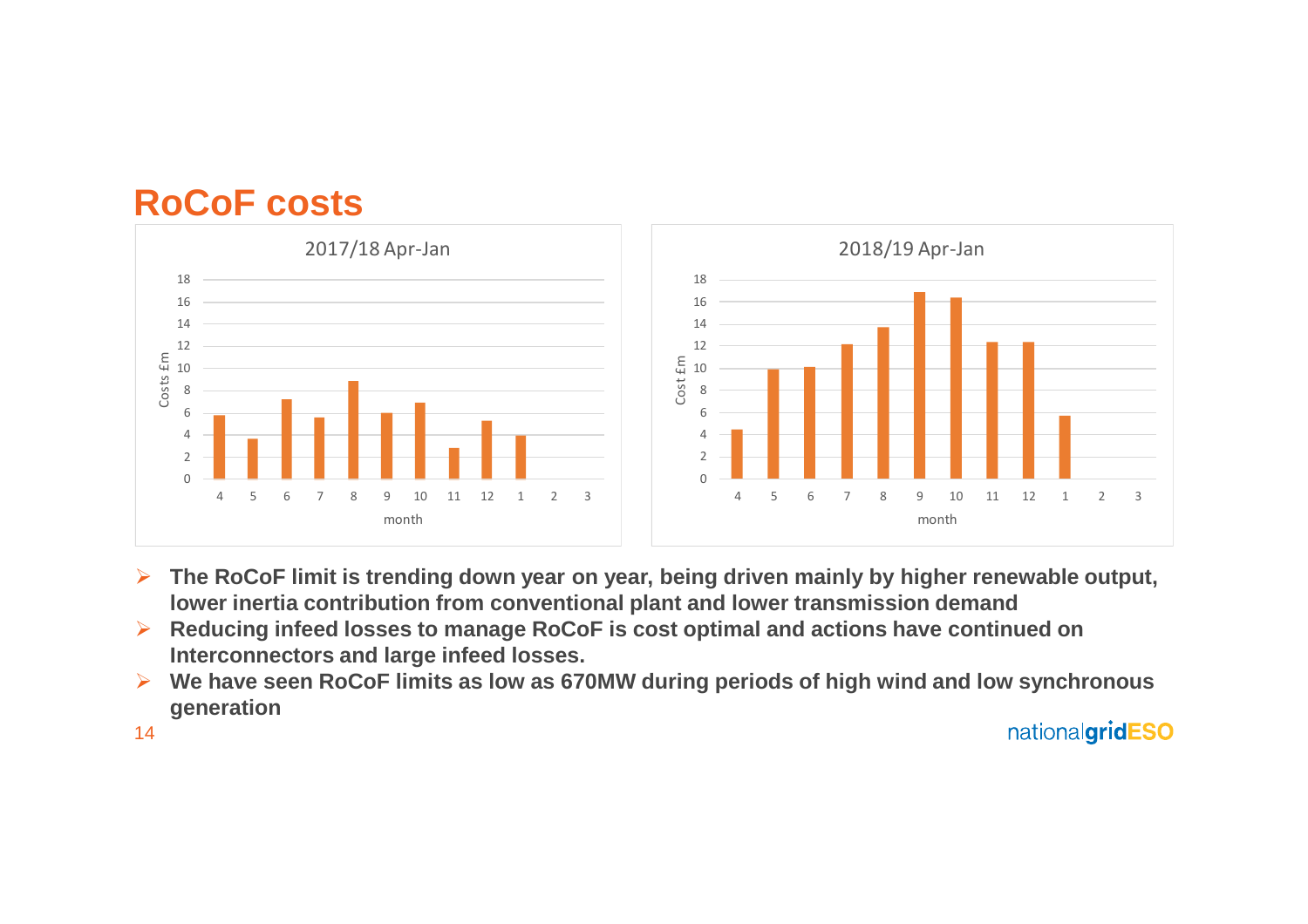# **RoCoF limits**

RoCoF is very dependent upon wind, day on day changes.



- **At 4am on the 12th, there was 11GW less synchronous generation and 6.3GW more wind, compared with the 18th.**
- **On the 12th synchronous units were brought on to increase system inertia as well as action to reduce large infeed losses.**
- **Synchronising additional machines was required to keep the RoCoF limit above the infeed of** 15 **nuclear generators.** nationalgridESO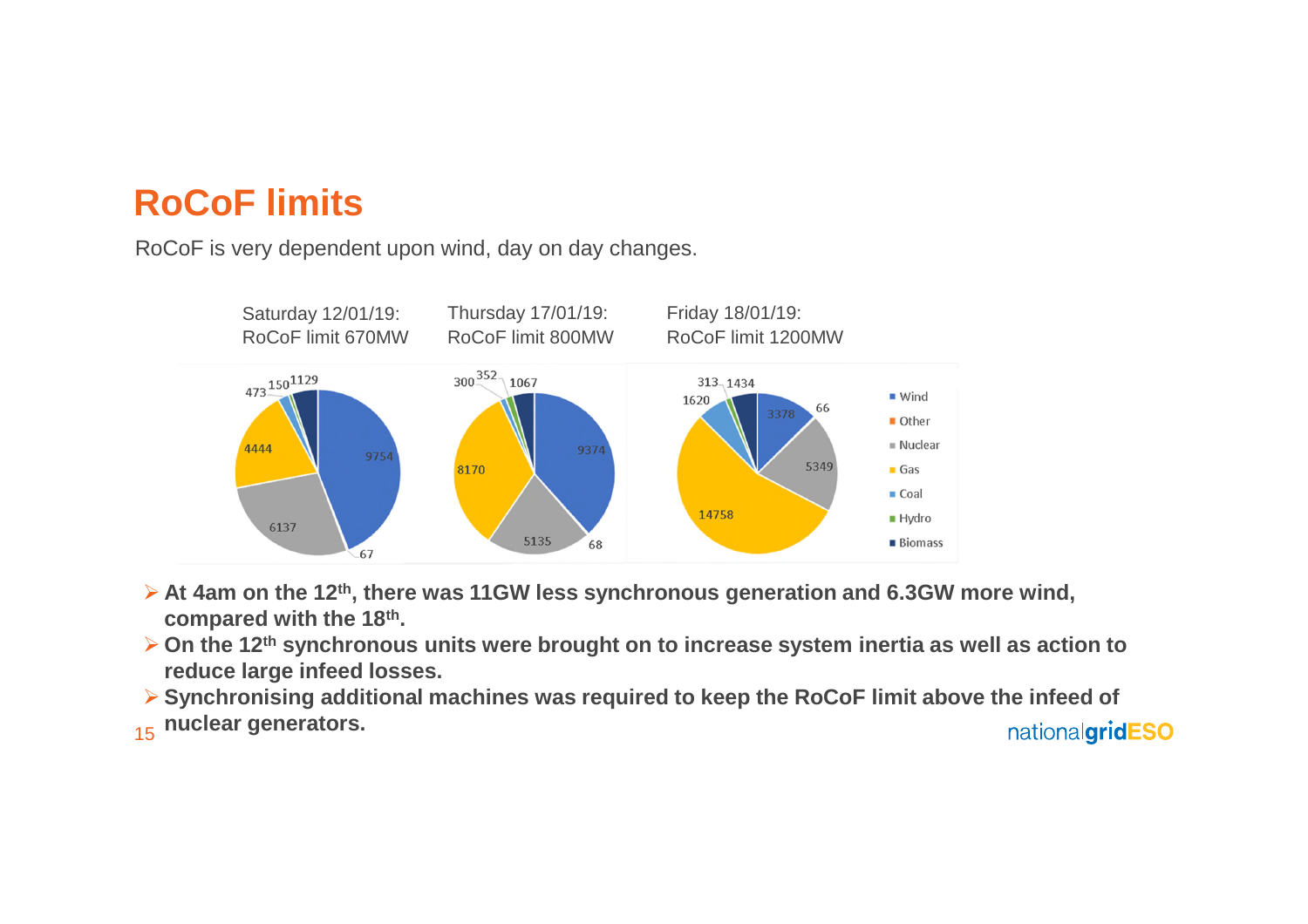## **RoCoF limit is reducing and driving infeed loss actions**

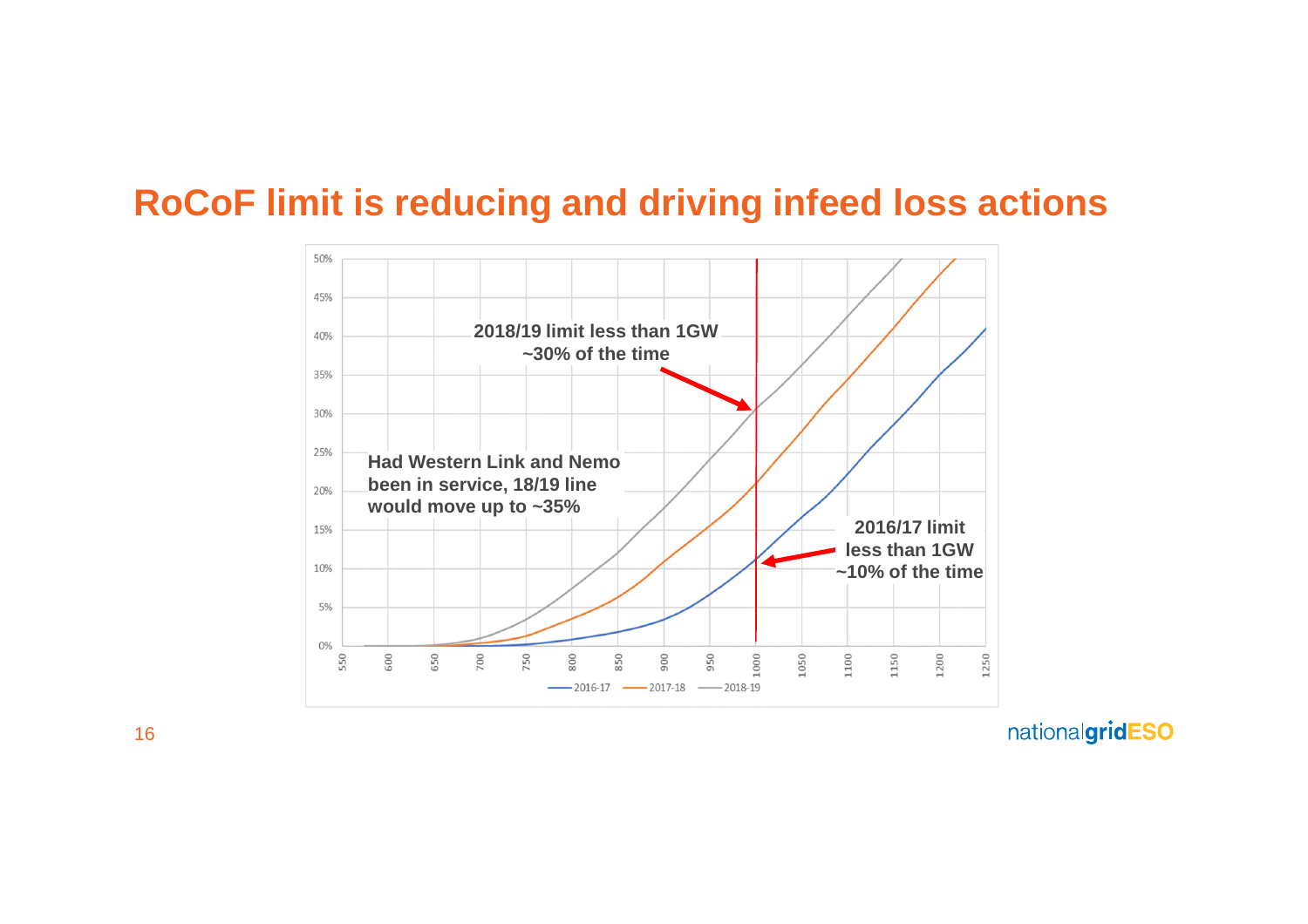#### **Stability Strategy Inertia**

There are four ways to manage system inertia

- 1. Increase system inertia by replacing self-despatched generation with ESO despatched generation with a higher inertia
- 2. Reduce the largest infeed loss on the system to reduce the rate of change of frequency for any loss
- 3. Review the consumer benefit of faults which are secured for under the SQSS
- 4. Introduce Stability products to manage increase inertia, fault level in-feed and reactive capability.

Option 3 is being actively reviewed to ensure the SQSS reflects consumer benefit. Option 4 is not currently available and is being developed through the stability pathfinder.

Loss of Main Protection settings result in an effective artificial level to manage the RoCoF, combined with a limited number of largest losses results in the most cost-effective method of management being reducing largest loss. It is a 1 in 20 relationship.

Once the Loss of Main Protection settings have changed, market solutions developed through the Stability Pathfinder, and the development of faster acting frequency response products, will provide stability and ensure operability to manage lower system inertia.

nationalgridESO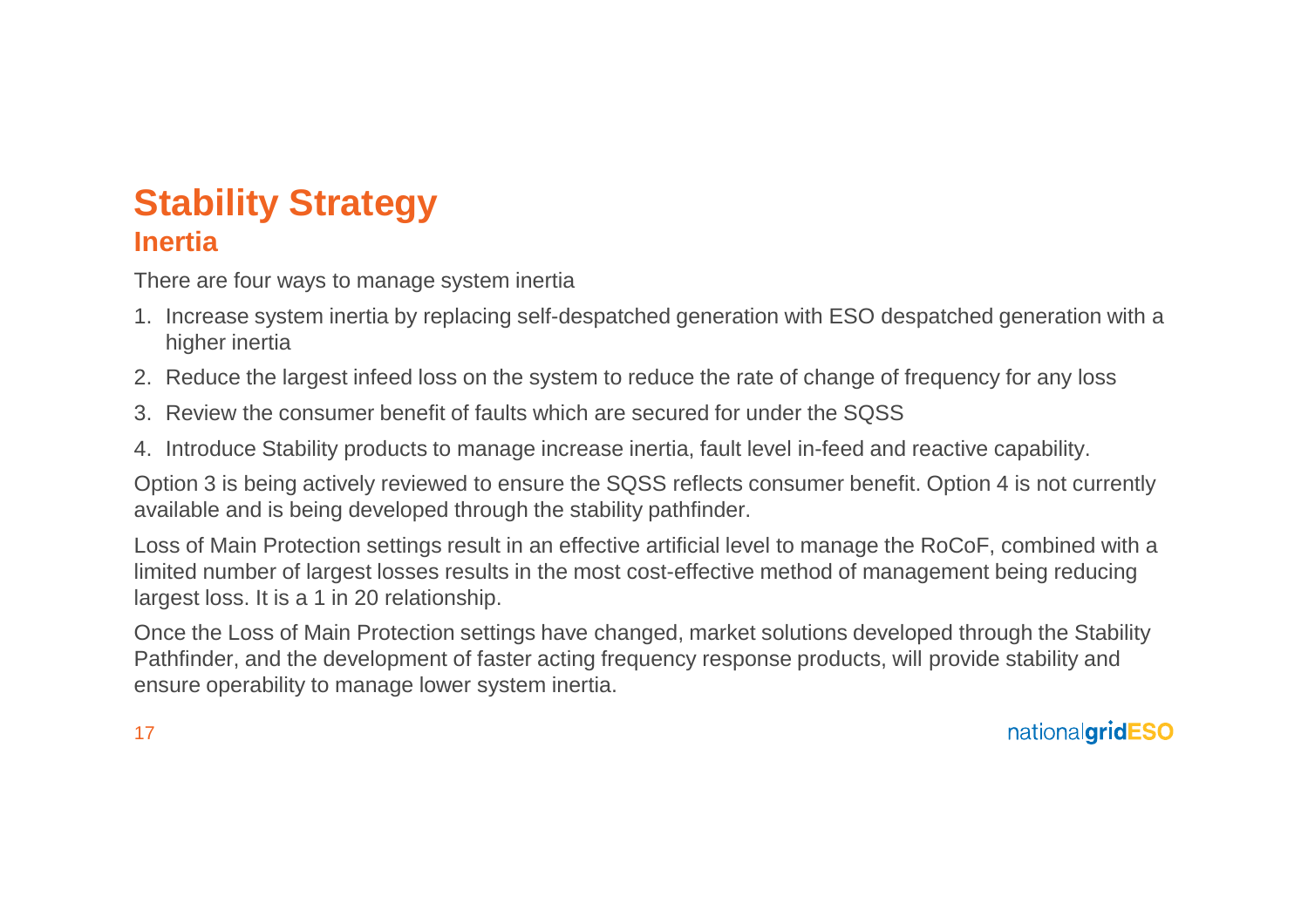### **Balancing Services Charges Task Force**

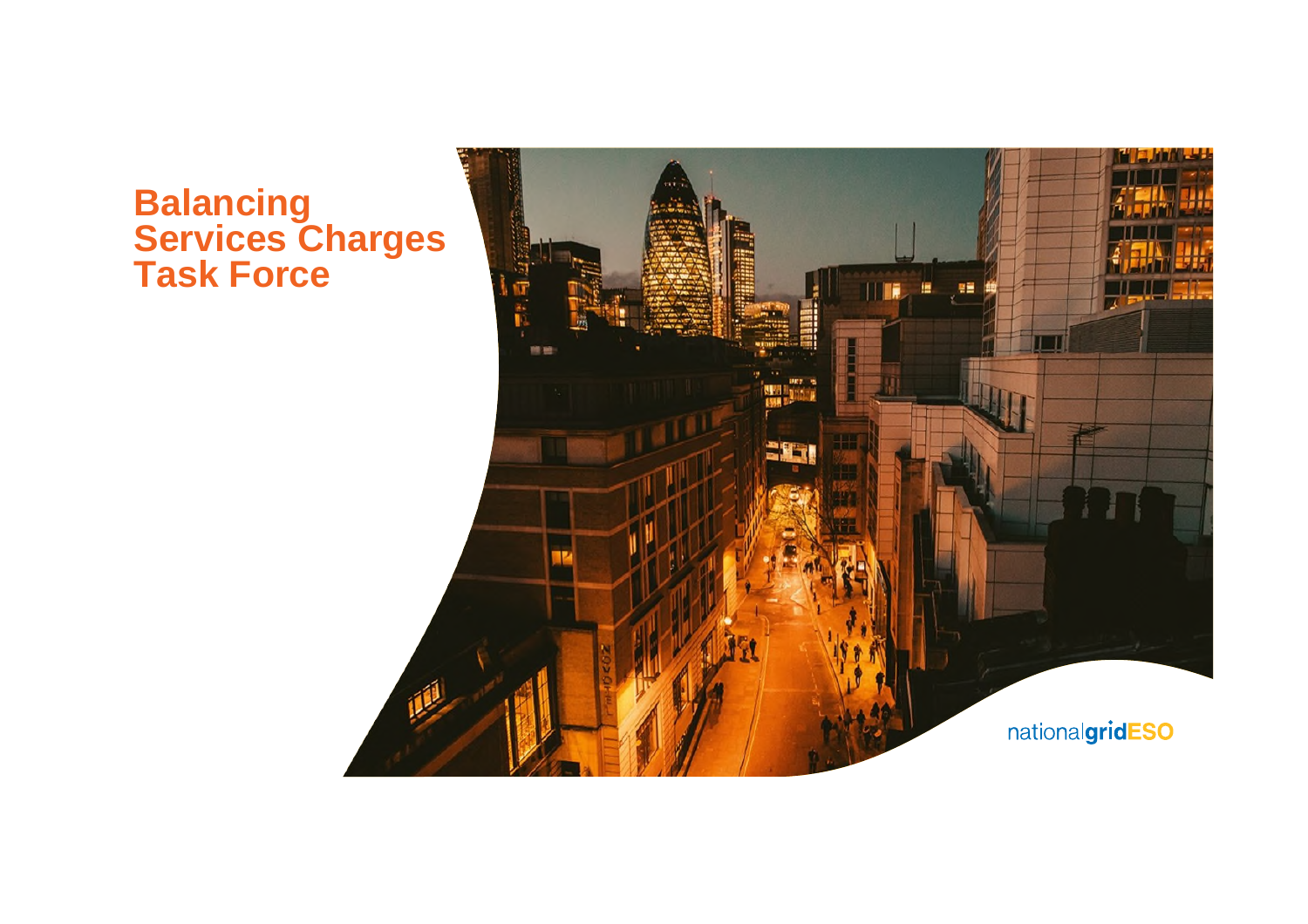# **Scope of the Task Force**

- The objective of Task Force is to provide analysis to support decisions on the **future direction of balancing services charges.**
- The Task Force started in Jan 2019 and is currently mainly working on deliverable 2. It will deliver a **final report in May 2019.**

|                | <b>Deliverables</b>                                                                                                                                                                              | Date                                |
|----------------|--------------------------------------------------------------------------------------------------------------------------------------------------------------------------------------------------|-------------------------------------|
| D <sub>1</sub> | Task Force document assessing the extent to which elements of balancing services charges<br>currently provide a forward-looking signal that influences the behaviour of system users.            | Feb 2019                            |
| D <sub>2</sub> | Task Force document assessing the <b>potential</b> for existing elements of balancing services charges to<br>be charged more cost-reflectively and hence provide better forward-looking signals. | March 2019                          |
| D <sub>3</sub> | Task Force document assessing the <b>feasibility</b> of charging any identified potentially cost-reflective<br>elements of balancing services charges on a forward-looking basis.                | <b>April 2019</b><br>(draft report) |
|                | Based on the candidate elements of balancing services charges from the previous stage, assess the<br>feasibility of charging these elements to influence user behaviour.                         | May 2019<br>(final report)          |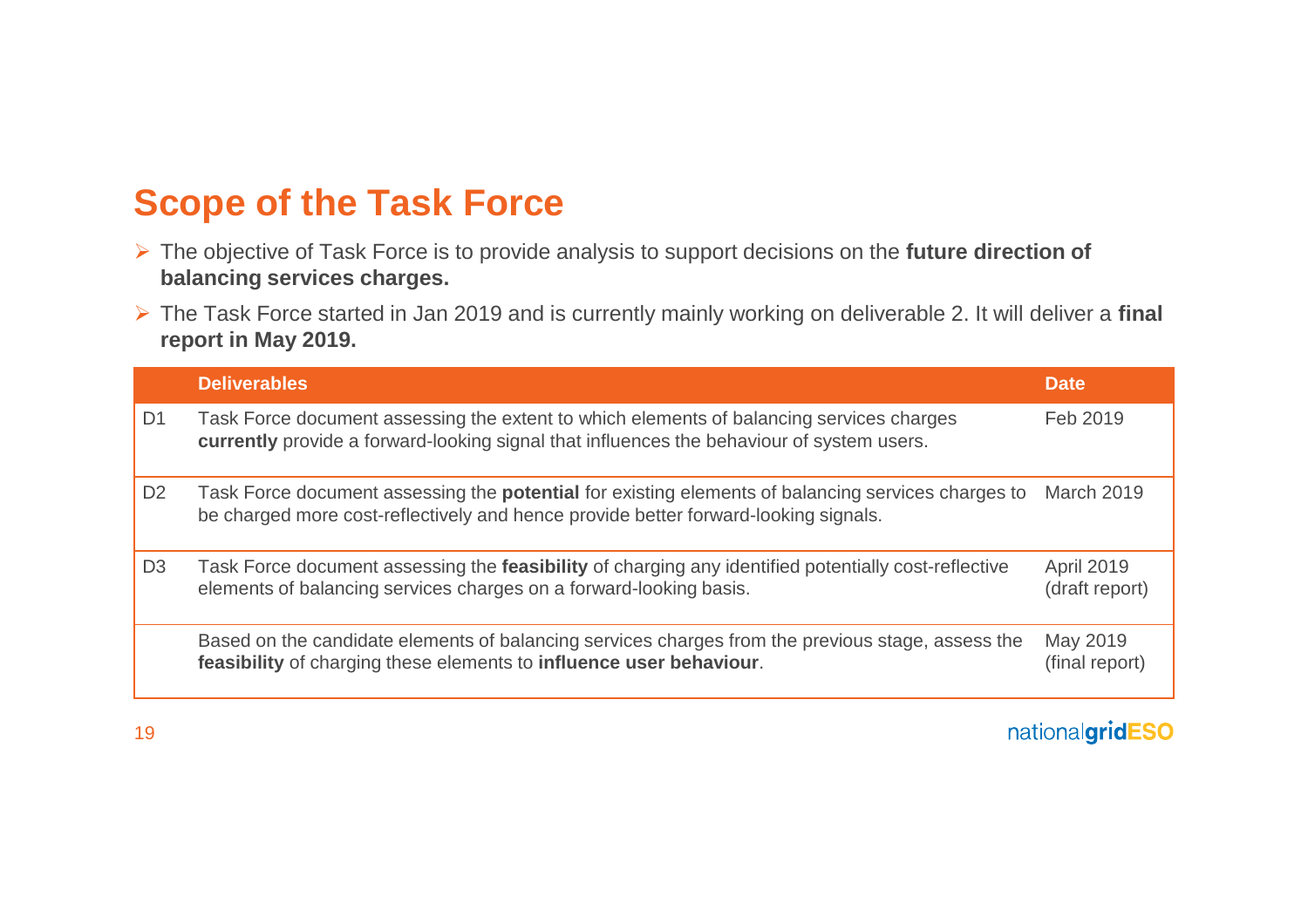# **Task Force engagement**

- **Task Force members** have a large range of experience and are representing a broad range of industry viewpoints. It is **chaired by the ESO**, which is stepping up in their role as a more independent ESO.
- $\triangleright$  The Task Force wants to work transparently and collectively. All the information regarding the Task Force (agenda, minutes, presentations, podcasts, contact details) is available and updated regularly on the **Charging Futures Website** here.
- **Wide engagement** has taken place since January (Charging Futures Forum 15th Jan) through various channels (TCMF, DCMDG, etc.). Our first formal **Webinar** took place on 7 March and is available on the Charging Futures Website here.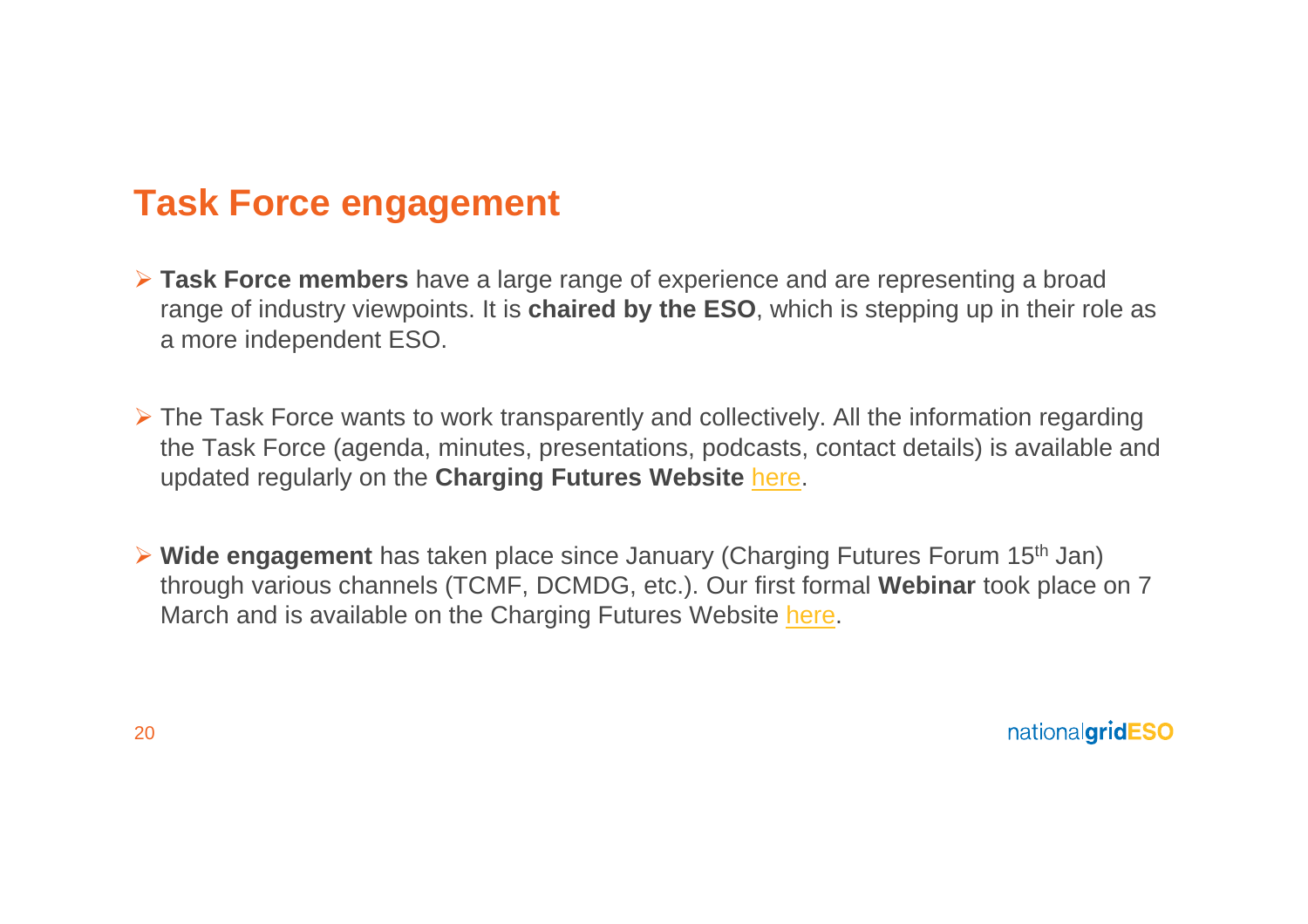## **Deliverable 1 update – tentative conclusion**

**Task Force Deliverable 1** (February 2019): assessing the extent to which elements of BSUoS currently provide a forward-looking signal that influences the behaviour of system users.

**The tentative conclusion of the Task Force :**

- **In general, the existing elements of balancing services charges do not currently provide a forward-looking signal which influences user behaviour. This is mainly due to balancing services charges being hard to forecast, complex, increasingly volatile and other market elements taking precedence**
- **The exceptions identified being in relation to risk premia and overnight periods of high wind and low demand, neither of which are of benefit to the system or ultimately to consumers**